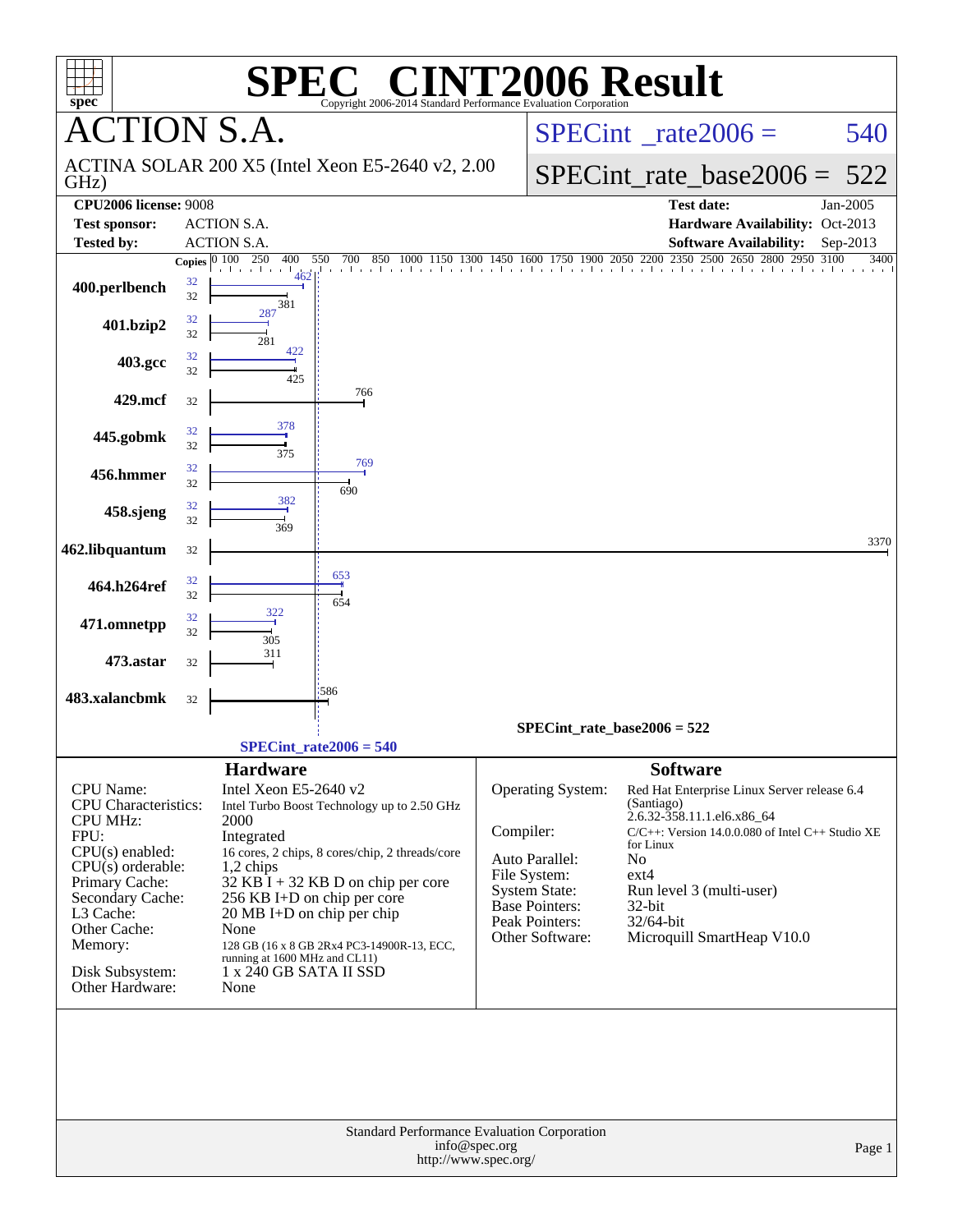

**CTION S.A.** 

GHz) ACTINA SOLAR 200 X5 (Intel Xeon E5-2640 v2, 2.00 SPECint rate $2006 = 540$ 

### [SPECint\\_rate\\_base2006 =](http://www.spec.org/auto/cpu2006/Docs/result-fields.html#SPECintratebase2006) 522

**[CPU2006 license:](http://www.spec.org/auto/cpu2006/Docs/result-fields.html#CPU2006license)** 9008 **[Test date:](http://www.spec.org/auto/cpu2006/Docs/result-fields.html#Testdate)** Jan-2005 **[Test sponsor:](http://www.spec.org/auto/cpu2006/Docs/result-fields.html#Testsponsor)** ACTION S.A. **[Hardware Availability:](http://www.spec.org/auto/cpu2006/Docs/result-fields.html#HardwareAvailability)** Oct-2013 **[Tested by:](http://www.spec.org/auto/cpu2006/Docs/result-fields.html#Testedby)** ACTION S.A. **[Software Availability:](http://www.spec.org/auto/cpu2006/Docs/result-fields.html#SoftwareAvailability)** Sep-2013

#### **[Results Table](http://www.spec.org/auto/cpu2006/Docs/result-fields.html#ResultsTable)**

|                                                                                                          | <b>Base</b>   |                |       |                |            |                |                  | <b>Peak</b>   |                |              |                |              |                |              |
|----------------------------------------------------------------------------------------------------------|---------------|----------------|-------|----------------|------------|----------------|------------------|---------------|----------------|--------------|----------------|--------------|----------------|--------------|
| <b>Benchmark</b>                                                                                         | <b>Copies</b> | <b>Seconds</b> | Ratio | <b>Seconds</b> | Ratio      | <b>Seconds</b> | Ratio            | <b>Copies</b> | <b>Seconds</b> | <b>Ratio</b> | <b>Seconds</b> | <b>Ratio</b> | <b>Seconds</b> | <b>Ratio</b> |
| 400.perlbench                                                                                            | 32            | 820            | 381   | 819            | 382        | 821            | 381              | 32            | 676            | 462          | 677            | 462          | 675            | 463          |
| 401.bzip2                                                                                                | 32            | 1099           | 281   | 1099           | 281        | 1099           | 281              | 32            | 1077           | 287          | 1073           | 288          | 1075           | 287          |
| $403.\mathrm{gcc}$                                                                                       | 32            | 618            | 417   | 604            | 427        | 606            | 425              | 32            | 610            | 422          | 612            | 421          | 609            | 423          |
| $429$ .mcf                                                                                               | 32            | 381            | 766   | 381            | 766        | 382            | 764              | 32            | 381            | 766          | 381            | 766          | 382            | 764          |
| $445$ .gobmk                                                                                             | 32            | 894            | 375   | 892            | 377        | 908            | 370l             | 32            | 875            | 384          | 889            | 378          | 894            | 376          |
| 456.hmmer                                                                                                | 32            | 432            | 691   | 434            | 688        | 432            | <b>690</b>       | 32            | 388            | 770          | 388            | 769          | 389            | 767          |
| $458$ .sjeng                                                                                             | 32            | 1051           | 369   | 1050           | 369        | 1050           | <b>369</b>       | 32            | 1013           | 382          | 1004           | 386          | 1014           | 382          |
| 462.libquantum                                                                                           | 32            | 197            | 3370  | 196            | 3370       | 196            | 3380             | 32            | 197            | 3370         | 196            | 3370         | 196            | 3380         |
| 464.h264ref                                                                                              | 32            | 1079           | 656   | 1082           | 654        | 1084           | 653              | 32            | 1084           | 653          | 1085           | 653          | 1072           | 661          |
| 471.omnetpp                                                                                              | 32            | 655            | 305   | 658            | 304        | 656            | <b>305</b>       | 32            | 620            | 323          | 620            | 322          | 620            | 322          |
| 473.astar                                                                                                | 32            | 723            | 311   | 721            | 311        | 722            | 311              | 32            | 723            | 311          | 721            | 311          | 722            | <u>311</u>   |
| 483.xalancbmk                                                                                            | 32            | 376            | 587   | 377            | <b>586</b> | 377            | 585 <sup>I</sup> | 32            | 376            | 587          | 377            | 586          | 377            | 585          |
| Results appear in the order in which they were run. Bold underlined text indicates a median measurement. |               |                |       |                |            |                |                  |               |                |              |                |              |                |              |

#### **[Submit Notes](http://www.spec.org/auto/cpu2006/Docs/result-fields.html#SubmitNotes)**

 The numactl mechanism was used to bind copies to processors. The config file option 'submit' was used to generate numactl commands to bind each copy to a specific processor. For details, please see the config file.

#### **[Operating System Notes](http://www.spec.org/auto/cpu2006/Docs/result-fields.html#OperatingSystemNotes)**

Stack size set to unlimited using "ulimit -s unlimited"

#### **[Platform Notes](http://www.spec.org/auto/cpu2006/Docs/result-fields.html#PlatformNotes)**

 Bios Settings: System Acoustic and Performance Configuration = Performance Select Memory RAS Configuration = Maximum Performance Intel(R) Turbo Boost Technology = Enabled Processor C3 = Disabled Processor C6 = Disabled

 Sysinfo program /cpu2006.1.2/config/sysinfo.rev6818 \$Rev: 6818 \$ \$Date:: 2012-07-17 #\$ e86d102572650a6e4d596a3cee98f191 running on localhost.localdomain Tue Jan 4 05:18:59 2005

 This section contains SUT (System Under Test) info as seen by some common utilities. To remove or add to this section, see: <http://www.spec.org/cpu2006/Docs/config.html#sysinfo>

From /proc/cpuinfo

Continued on next page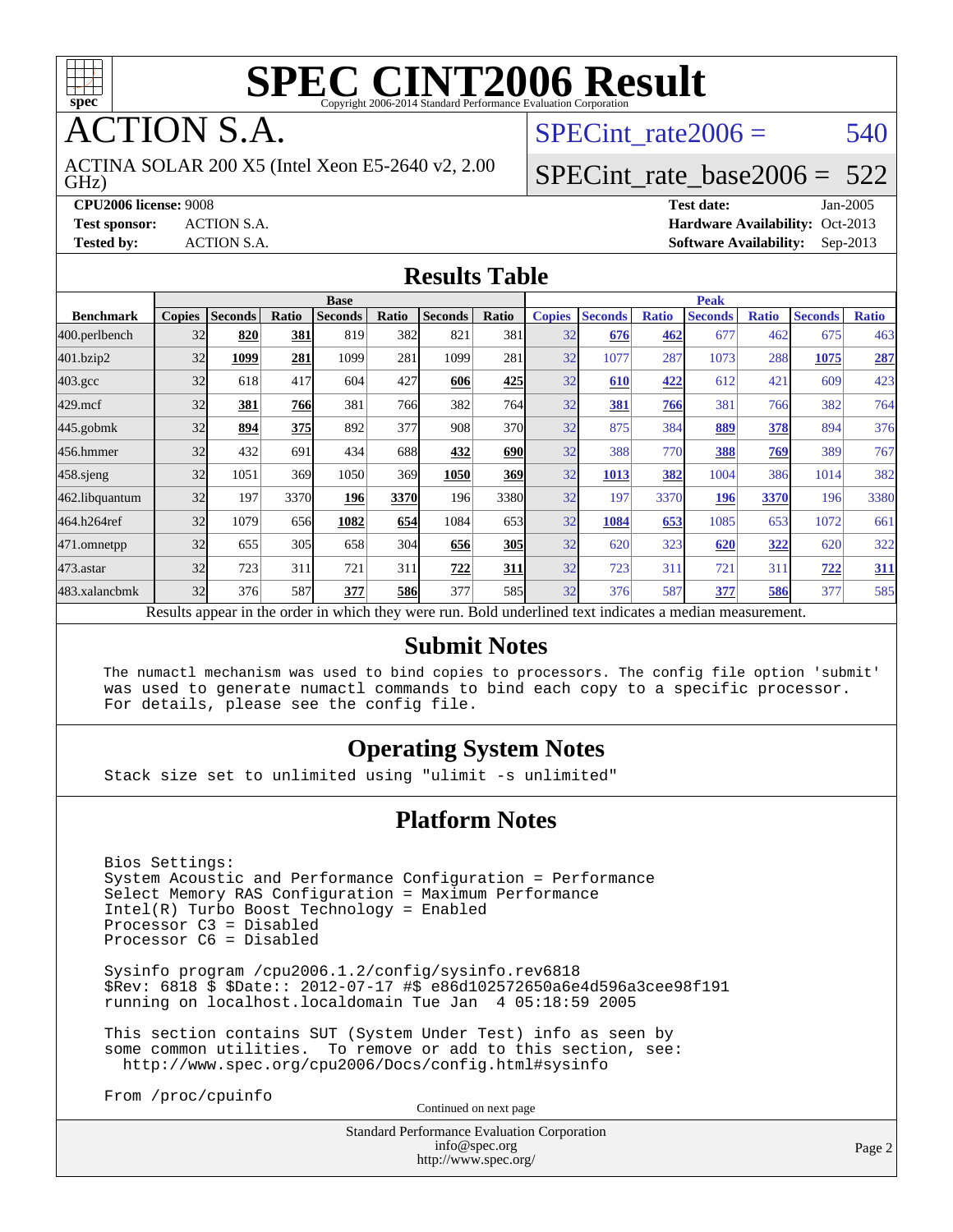

**CTION S.A.** 

 $SPECint rate2006 = 540$ 

GHz) ACTINA SOLAR 200 X5 (Intel Xeon E5-2640 v2, 2.00

[SPECint\\_rate\\_base2006 =](http://www.spec.org/auto/cpu2006/Docs/result-fields.html#SPECintratebase2006)  $522$ 

**[CPU2006 license:](http://www.spec.org/auto/cpu2006/Docs/result-fields.html#CPU2006license)** 9008 **[Test date:](http://www.spec.org/auto/cpu2006/Docs/result-fields.html#Testdate)** Jan-2005 **[Test sponsor:](http://www.spec.org/auto/cpu2006/Docs/result-fields.html#Testsponsor)** ACTION S.A. **[Hardware Availability:](http://www.spec.org/auto/cpu2006/Docs/result-fields.html#HardwareAvailability)** Oct-2013 **[Tested by:](http://www.spec.org/auto/cpu2006/Docs/result-fields.html#Testedby)** ACTION S.A. **[Software Availability:](http://www.spec.org/auto/cpu2006/Docs/result-fields.html#SoftwareAvailability)** Sep-2013

#### **[Platform Notes \(Continued\)](http://www.spec.org/auto/cpu2006/Docs/result-fields.html#PlatformNotes)**

 model name : Intel(R) Xeon(R) CPU E5-2640 v2 @ 2.00GHz 2 "physical id"s (chips) 32 "processors" cores, siblings (Caution: counting these is hw and system dependent. The following excerpts from /proc/cpuinfo might not be reliable. Use with caution.) cpu cores : 8 siblings : 16 physical 0: cores 0 1 2 3 4 5 6 7 physical 1: cores 0 1 2 3 4 5 6 7 cache size : 20480 KB From /proc/meminfo<br>MemTotal: 132053000 kB HugePages\_Total: 0<br>Hugepagesize: 2048 kB Hugepagesize: /usr/bin/lsb\_release -d Red Hat Enterprise Linux Server release 6.4 (Santiago) From /etc/\*release\* /etc/\*version\* redhat-release: Red Hat Enterprise Linux Server release 6.4 (Santiago) system-release: Red Hat Enterprise Linux Server release 6.4 (Santiago) system-release-cpe: cpe:/o:redhat:enterprise\_linux:6server:ga:server uname -a: Linux localhost.localdomain 2.6.32-358.11.1.el6.x86\_64 #1 SMP Tue Nov 19 17:43:04 CET 2013 x86\_64 x86\_64 x86\_64 GNU/Linux run-level 3 Jan 1 03:35 SPEC is set to: /cpu2006.1.2 Filesystem Type Size Used Avail Use% Mounted on /dev/sda1 ext4 193G 51G 133G 28% / Additional information from dmidecode: BIOS Intel Corp. SE5C600.86B.02.03.0003.041920141333 04/19/2014 Memory:<br>16x 8 GB 16x Hynix HMT31GR7EFR4C-RD 8 GB 1867 MHz 2 rank (End of data from sysinfo program) dmidecode does not properly detect memory modules 16 modules of 8 GB were used to run the test (128 GB total) memory modules operate at speed 1600 MHz while dmidecode shows 1867 MHz

#### **[General Notes](http://www.spec.org/auto/cpu2006/Docs/result-fields.html#GeneralNotes)**

Environment variables set by runspec before the start of the run: LD\_LIBRARY\_PATH = "/cpu2006.1.2/libs/32:/cpu2006.1.2/libs/64:/cpu2006.1.2/sh"

Continued on next page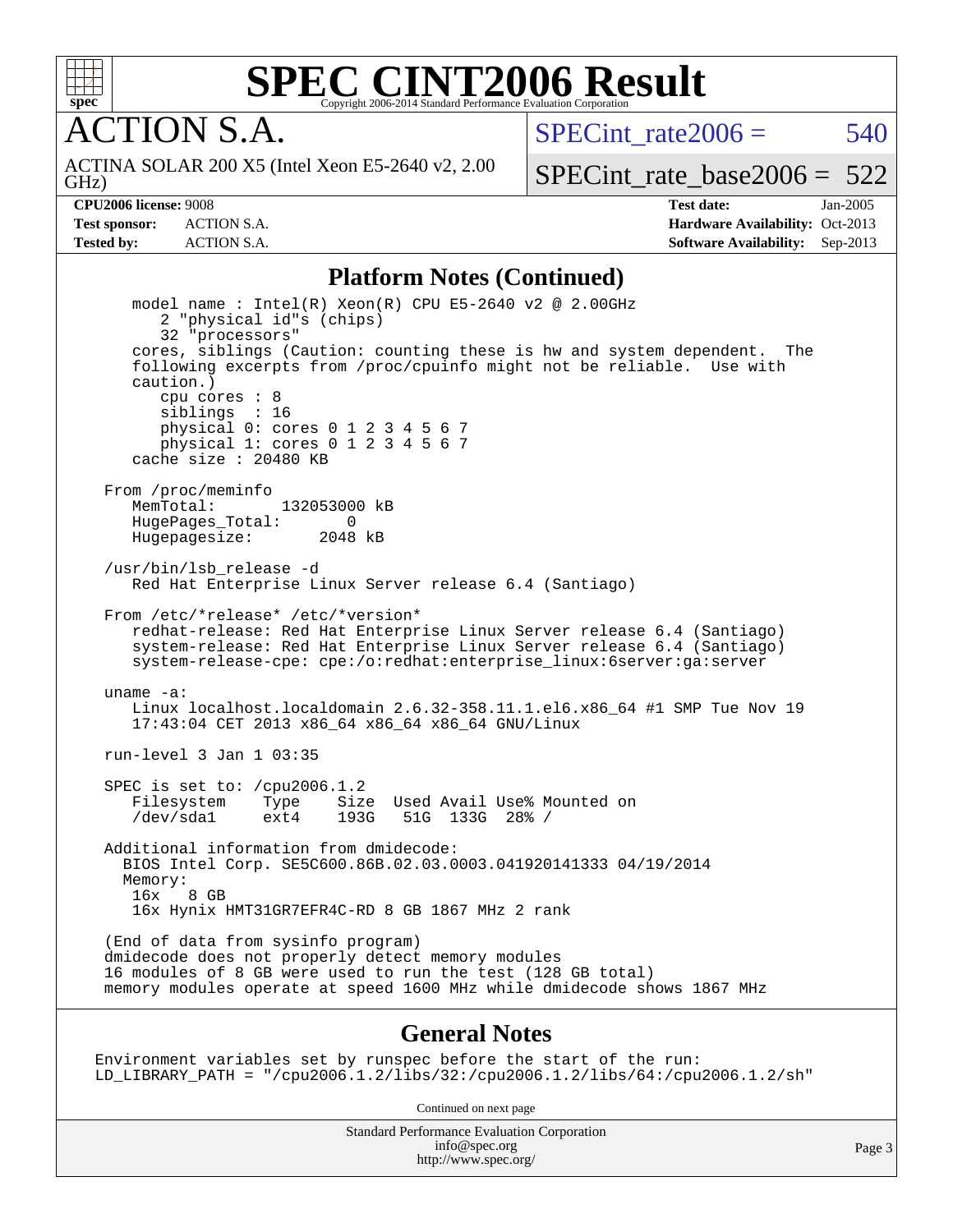

ACTION S.A.

SPECint rate $2006 = 540$ 

GHz) ACTINA SOLAR 200 X5 (Intel Xeon E5-2640 v2, 2.00

[SPECint\\_rate\\_base2006 =](http://www.spec.org/auto/cpu2006/Docs/result-fields.html#SPECintratebase2006)  $522$ 

**[Test sponsor:](http://www.spec.org/auto/cpu2006/Docs/result-fields.html#Testsponsor)** ACTION S.A. **[Hardware Availability:](http://www.spec.org/auto/cpu2006/Docs/result-fields.html#HardwareAvailability)** Oct-2013

**[CPU2006 license:](http://www.spec.org/auto/cpu2006/Docs/result-fields.html#CPU2006license)** 9008 **[Test date:](http://www.spec.org/auto/cpu2006/Docs/result-fields.html#Testdate)** Jan-2005 **[Tested by:](http://www.spec.org/auto/cpu2006/Docs/result-fields.html#Testedby)** ACTION S.A. **[Software Availability:](http://www.spec.org/auto/cpu2006/Docs/result-fields.html#SoftwareAvailability)** Sep-2013

#### **[General Notes \(Continued\)](http://www.spec.org/auto/cpu2006/Docs/result-fields.html#GeneralNotes)**

 Transparent Huge Pages enabled with: echo always > /sys/kernel/mm/redhat\_transparent\_hugepage/enabled Filesystem page cache cleared with: echo 1> /proc/sys/vm/drop\_caches runspec command invoked through numactl i.e.: numactl --interleave=all runspec <etc> Binaries compiled on a system with 2x Xeon E5-2650 v2 chips + 256 GB memory using RedHat EL 6.4

**[Base Compiler Invocation](http://www.spec.org/auto/cpu2006/Docs/result-fields.html#BaseCompilerInvocation)**

[C benchmarks](http://www.spec.org/auto/cpu2006/Docs/result-fields.html#Cbenchmarks): [icc -m32](http://www.spec.org/cpu2006/results/res2014q3/cpu2006-20140811-30898.flags.html#user_CCbase_intel_icc_5ff4a39e364c98233615fdd38438c6f2)

[C++ benchmarks:](http://www.spec.org/auto/cpu2006/Docs/result-fields.html#CXXbenchmarks) [icpc -m32](http://www.spec.org/cpu2006/results/res2014q3/cpu2006-20140811-30898.flags.html#user_CXXbase_intel_icpc_4e5a5ef1a53fd332b3c49e69c3330699)

### **[Base Portability Flags](http://www.spec.org/auto/cpu2006/Docs/result-fields.html#BasePortabilityFlags)**

 400.perlbench: [-DSPEC\\_CPU\\_LINUX\\_IA32](http://www.spec.org/cpu2006/results/res2014q3/cpu2006-20140811-30898.flags.html#b400.perlbench_baseCPORTABILITY_DSPEC_CPU_LINUX_IA32) 462.libquantum: [-DSPEC\\_CPU\\_LINUX](http://www.spec.org/cpu2006/results/res2014q3/cpu2006-20140811-30898.flags.html#b462.libquantum_baseCPORTABILITY_DSPEC_CPU_LINUX) 483.xalancbmk: [-DSPEC\\_CPU\\_LINUX](http://www.spec.org/cpu2006/results/res2014q3/cpu2006-20140811-30898.flags.html#b483.xalancbmk_baseCXXPORTABILITY_DSPEC_CPU_LINUX)

## **[Base Optimization Flags](http://www.spec.org/auto/cpu2006/Docs/result-fields.html#BaseOptimizationFlags)**

[C benchmarks](http://www.spec.org/auto/cpu2006/Docs/result-fields.html#Cbenchmarks):

[-xSSE4.2](http://www.spec.org/cpu2006/results/res2014q3/cpu2006-20140811-30898.flags.html#user_CCbase_f-xSSE42_f91528193cf0b216347adb8b939d4107) [-ipo](http://www.spec.org/cpu2006/results/res2014q3/cpu2006-20140811-30898.flags.html#user_CCbase_f-ipo) [-O3](http://www.spec.org/cpu2006/results/res2014q3/cpu2006-20140811-30898.flags.html#user_CCbase_f-O3) [-no-prec-div](http://www.spec.org/cpu2006/results/res2014q3/cpu2006-20140811-30898.flags.html#user_CCbase_f-no-prec-div) [-opt-prefetch](http://www.spec.org/cpu2006/results/res2014q3/cpu2006-20140811-30898.flags.html#user_CCbase_f-opt-prefetch) [-opt-mem-layout-trans=3](http://www.spec.org/cpu2006/results/res2014q3/cpu2006-20140811-30898.flags.html#user_CCbase_f-opt-mem-layout-trans_a7b82ad4bd7abf52556d4961a2ae94d5)

[C++ benchmarks:](http://www.spec.org/auto/cpu2006/Docs/result-fields.html#CXXbenchmarks)

[-xSSE4.2](http://www.spec.org/cpu2006/results/res2014q3/cpu2006-20140811-30898.flags.html#user_CXXbase_f-xSSE42_f91528193cf0b216347adb8b939d4107) [-ipo](http://www.spec.org/cpu2006/results/res2014q3/cpu2006-20140811-30898.flags.html#user_CXXbase_f-ipo) [-O3](http://www.spec.org/cpu2006/results/res2014q3/cpu2006-20140811-30898.flags.html#user_CXXbase_f-O3) [-no-prec-div](http://www.spec.org/cpu2006/results/res2014q3/cpu2006-20140811-30898.flags.html#user_CXXbase_f-no-prec-div) [-opt-prefetch](http://www.spec.org/cpu2006/results/res2014q3/cpu2006-20140811-30898.flags.html#user_CXXbase_f-opt-prefetch) [-opt-mem-layout-trans=3](http://www.spec.org/cpu2006/results/res2014q3/cpu2006-20140811-30898.flags.html#user_CXXbase_f-opt-mem-layout-trans_a7b82ad4bd7abf52556d4961a2ae94d5) [-Wl,-z,muldefs](http://www.spec.org/cpu2006/results/res2014q3/cpu2006-20140811-30898.flags.html#user_CXXbase_link_force_multiple1_74079c344b956b9658436fd1b6dd3a8a) [-L/cpu2006.1.2/sh -lsmartheap](http://www.spec.org/cpu2006/results/res2014q3/cpu2006-20140811-30898.flags.html#user_CXXbase_SmartHeap_bfa5b22c0e716eb2d3a2496ec83a2e29)

### **[Base Other Flags](http://www.spec.org/auto/cpu2006/Docs/result-fields.html#BaseOtherFlags)**

[C benchmarks](http://www.spec.org/auto/cpu2006/Docs/result-fields.html#Cbenchmarks):

403.gcc: [-Dalloca=\\_alloca](http://www.spec.org/cpu2006/results/res2014q3/cpu2006-20140811-30898.flags.html#b403.gcc_baseEXTRA_CFLAGS_Dalloca_be3056838c12de2578596ca5467af7f3)

### **[Peak Compiler Invocation](http://www.spec.org/auto/cpu2006/Docs/result-fields.html#PeakCompilerInvocation)**

[C benchmarks \(except as noted below\)](http://www.spec.org/auto/cpu2006/Docs/result-fields.html#Cbenchmarksexceptasnotedbelow): [icc -m32](http://www.spec.org/cpu2006/results/res2014q3/cpu2006-20140811-30898.flags.html#user_CCpeak_intel_icc_5ff4a39e364c98233615fdd38438c6f2)

Continued on next page

Standard Performance Evaluation Corporation [info@spec.org](mailto:info@spec.org) <http://www.spec.org/>

Page 4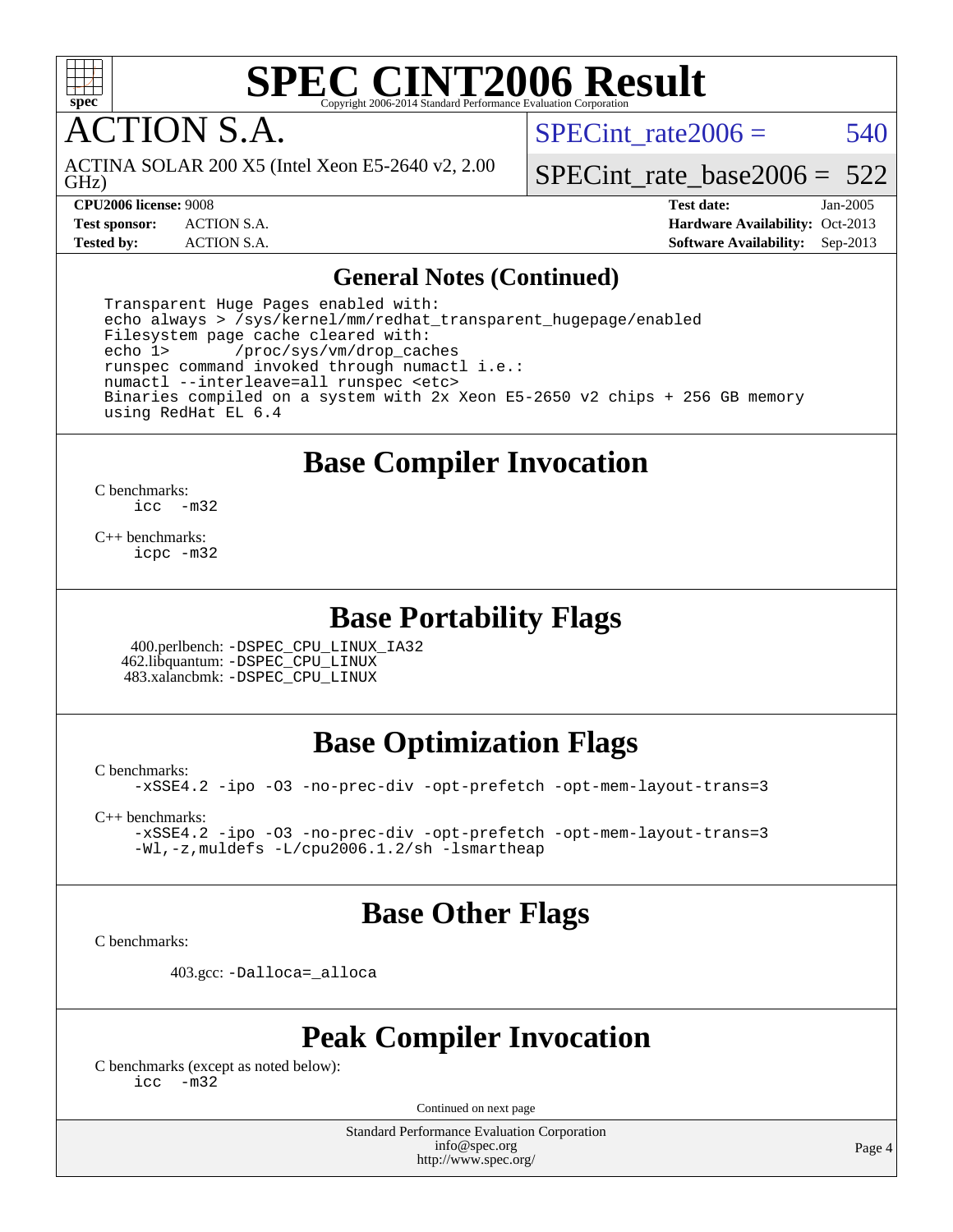

**TION S.A.** 

GHz) ACTINA SOLAR 200 X5 (Intel Xeon E5-2640 v2, 2.00 SPECint rate $2006 = 540$ 

SPECint rate base2006 =  $522$ **[CPU2006 license:](http://www.spec.org/auto/cpu2006/Docs/result-fields.html#CPU2006license)** 9008 **[Test date:](http://www.spec.org/auto/cpu2006/Docs/result-fields.html#Testdate)** Jan-2005

**[Test sponsor:](http://www.spec.org/auto/cpu2006/Docs/result-fields.html#Testsponsor)** ACTION S.A. **[Hardware Availability:](http://www.spec.org/auto/cpu2006/Docs/result-fields.html#HardwareAvailability)** Oct-2013 **[Tested by:](http://www.spec.org/auto/cpu2006/Docs/result-fields.html#Testedby)** ACTION S.A. **[Software Availability:](http://www.spec.org/auto/cpu2006/Docs/result-fields.html#SoftwareAvailability)** Sep-2013

## **[Peak Compiler Invocation \(Continued\)](http://www.spec.org/auto/cpu2006/Docs/result-fields.html#PeakCompilerInvocation)**

400.perlbench: [icc -m64](http://www.spec.org/cpu2006/results/res2014q3/cpu2006-20140811-30898.flags.html#user_peakCCLD400_perlbench_intel_icc_64bit_bda6cc9af1fdbb0edc3795bac97ada53)

401.bzip2: [icc -m64](http://www.spec.org/cpu2006/results/res2014q3/cpu2006-20140811-30898.flags.html#user_peakCCLD401_bzip2_intel_icc_64bit_bda6cc9af1fdbb0edc3795bac97ada53)

456.hmmer: [icc -m64](http://www.spec.org/cpu2006/results/res2014q3/cpu2006-20140811-30898.flags.html#user_peakCCLD456_hmmer_intel_icc_64bit_bda6cc9af1fdbb0edc3795bac97ada53)

458.sjeng: [icc -m64](http://www.spec.org/cpu2006/results/res2014q3/cpu2006-20140811-30898.flags.html#user_peakCCLD458_sjeng_intel_icc_64bit_bda6cc9af1fdbb0edc3795bac97ada53)

[C++ benchmarks:](http://www.spec.org/auto/cpu2006/Docs/result-fields.html#CXXbenchmarks) [icpc -m32](http://www.spec.org/cpu2006/results/res2014q3/cpu2006-20140811-30898.flags.html#user_CXXpeak_intel_icpc_4e5a5ef1a53fd332b3c49e69c3330699)

#### **[Peak Portability Flags](http://www.spec.org/auto/cpu2006/Docs/result-fields.html#PeakPortabilityFlags)**

 400.perlbench: [-DSPEC\\_CPU\\_LP64](http://www.spec.org/cpu2006/results/res2014q3/cpu2006-20140811-30898.flags.html#b400.perlbench_peakCPORTABILITY_DSPEC_CPU_LP64) [-DSPEC\\_CPU\\_LINUX\\_X64](http://www.spec.org/cpu2006/results/res2014q3/cpu2006-20140811-30898.flags.html#b400.perlbench_peakCPORTABILITY_DSPEC_CPU_LINUX_X64) 401.bzip2: [-DSPEC\\_CPU\\_LP64](http://www.spec.org/cpu2006/results/res2014q3/cpu2006-20140811-30898.flags.html#suite_peakCPORTABILITY401_bzip2_DSPEC_CPU_LP64) 456.hmmer: [-DSPEC\\_CPU\\_LP64](http://www.spec.org/cpu2006/results/res2014q3/cpu2006-20140811-30898.flags.html#suite_peakCPORTABILITY456_hmmer_DSPEC_CPU_LP64) 458.sjeng: [-DSPEC\\_CPU\\_LP64](http://www.spec.org/cpu2006/results/res2014q3/cpu2006-20140811-30898.flags.html#suite_peakCPORTABILITY458_sjeng_DSPEC_CPU_LP64) 462.libquantum: [-DSPEC\\_CPU\\_LINUX](http://www.spec.org/cpu2006/results/res2014q3/cpu2006-20140811-30898.flags.html#b462.libquantum_peakCPORTABILITY_DSPEC_CPU_LINUX) 483.xalancbmk: [-DSPEC\\_CPU\\_LINUX](http://www.spec.org/cpu2006/results/res2014q3/cpu2006-20140811-30898.flags.html#b483.xalancbmk_peakCXXPORTABILITY_DSPEC_CPU_LINUX)

## **[Peak Optimization Flags](http://www.spec.org/auto/cpu2006/Docs/result-fields.html#PeakOptimizationFlags)**

[C benchmarks](http://www.spec.org/auto/cpu2006/Docs/result-fields.html#Cbenchmarks):

 400.perlbench: [-xSSE4.2](http://www.spec.org/cpu2006/results/res2014q3/cpu2006-20140811-30898.flags.html#user_peakPASS2_CFLAGSPASS2_LDCFLAGS400_perlbench_f-xSSE42_f91528193cf0b216347adb8b939d4107)(pass 2) [-prof-gen](http://www.spec.org/cpu2006/results/res2014q3/cpu2006-20140811-30898.flags.html#user_peakPASS1_CFLAGSPASS1_LDCFLAGS400_perlbench_prof_gen_e43856698f6ca7b7e442dfd80e94a8fc)(pass 1) [-ipo](http://www.spec.org/cpu2006/results/res2014q3/cpu2006-20140811-30898.flags.html#user_peakPASS2_CFLAGSPASS2_LDCFLAGS400_perlbench_f-ipo)(pass 2) [-O3](http://www.spec.org/cpu2006/results/res2014q3/cpu2006-20140811-30898.flags.html#user_peakPASS2_CFLAGSPASS2_LDCFLAGS400_perlbench_f-O3)(pass 2) [-no-prec-div](http://www.spec.org/cpu2006/results/res2014q3/cpu2006-20140811-30898.flags.html#user_peakPASS2_CFLAGSPASS2_LDCFLAGS400_perlbench_f-no-prec-div)(pass 2) [-prof-use](http://www.spec.org/cpu2006/results/res2014q3/cpu2006-20140811-30898.flags.html#user_peakPASS2_CFLAGSPASS2_LDCFLAGS400_perlbench_prof_use_bccf7792157ff70d64e32fe3e1250b55)(pass 2) [-auto-ilp32](http://www.spec.org/cpu2006/results/res2014q3/cpu2006-20140811-30898.flags.html#user_peakCOPTIMIZE400_perlbench_f-auto-ilp32) 401.bzip2: [-xSSE4.2](http://www.spec.org/cpu2006/results/res2014q3/cpu2006-20140811-30898.flags.html#user_peakPASS2_CFLAGSPASS2_LDCFLAGS401_bzip2_f-xSSE42_f91528193cf0b216347adb8b939d4107)(pass 2) [-prof-gen](http://www.spec.org/cpu2006/results/res2014q3/cpu2006-20140811-30898.flags.html#user_peakPASS1_CFLAGSPASS1_LDCFLAGS401_bzip2_prof_gen_e43856698f6ca7b7e442dfd80e94a8fc)(pass 1) [-ipo](http://www.spec.org/cpu2006/results/res2014q3/cpu2006-20140811-30898.flags.html#user_peakPASS2_CFLAGSPASS2_LDCFLAGS401_bzip2_f-ipo)(pass 2) [-O3](http://www.spec.org/cpu2006/results/res2014q3/cpu2006-20140811-30898.flags.html#user_peakPASS2_CFLAGSPASS2_LDCFLAGS401_bzip2_f-O3)(pass 2) [-no-prec-div](http://www.spec.org/cpu2006/results/res2014q3/cpu2006-20140811-30898.flags.html#user_peakPASS2_CFLAGSPASS2_LDCFLAGS401_bzip2_f-no-prec-div)(pass 2) [-prof-use](http://www.spec.org/cpu2006/results/res2014q3/cpu2006-20140811-30898.flags.html#user_peakPASS2_CFLAGSPASS2_LDCFLAGS401_bzip2_prof_use_bccf7792157ff70d64e32fe3e1250b55)(pass 2) [-opt-prefetch](http://www.spec.org/cpu2006/results/res2014q3/cpu2006-20140811-30898.flags.html#user_peakCOPTIMIZE401_bzip2_f-opt-prefetch) [-auto-ilp32](http://www.spec.org/cpu2006/results/res2014q3/cpu2006-20140811-30898.flags.html#user_peakCOPTIMIZE401_bzip2_f-auto-ilp32) [-ansi-alias](http://www.spec.org/cpu2006/results/res2014q3/cpu2006-20140811-30898.flags.html#user_peakCOPTIMIZE401_bzip2_f-ansi-alias) 403.gcc: [-xSSE4.2](http://www.spec.org/cpu2006/results/res2014q3/cpu2006-20140811-30898.flags.html#user_peakCOPTIMIZE403_gcc_f-xSSE42_f91528193cf0b216347adb8b939d4107) [-ipo](http://www.spec.org/cpu2006/results/res2014q3/cpu2006-20140811-30898.flags.html#user_peakCOPTIMIZE403_gcc_f-ipo) [-O3](http://www.spec.org/cpu2006/results/res2014q3/cpu2006-20140811-30898.flags.html#user_peakCOPTIMIZE403_gcc_f-O3) [-no-prec-div](http://www.spec.org/cpu2006/results/res2014q3/cpu2006-20140811-30898.flags.html#user_peakCOPTIMIZE403_gcc_f-no-prec-div)  $429$ .mcf: basepeak = yes 445.gobmk: [-xSSE4.2](http://www.spec.org/cpu2006/results/res2014q3/cpu2006-20140811-30898.flags.html#user_peakPASS2_CFLAGSPASS2_LDCFLAGS445_gobmk_f-xSSE42_f91528193cf0b216347adb8b939d4107)(pass 2) [-prof-gen](http://www.spec.org/cpu2006/results/res2014q3/cpu2006-20140811-30898.flags.html#user_peakPASS1_CFLAGSPASS1_LDCFLAGS445_gobmk_prof_gen_e43856698f6ca7b7e442dfd80e94a8fc)(pass 1) [-prof-use](http://www.spec.org/cpu2006/results/res2014q3/cpu2006-20140811-30898.flags.html#user_peakPASS2_CFLAGSPASS2_LDCFLAGS445_gobmk_prof_use_bccf7792157ff70d64e32fe3e1250b55)(pass 2) [-ansi-alias](http://www.spec.org/cpu2006/results/res2014q3/cpu2006-20140811-30898.flags.html#user_peakCOPTIMIZE445_gobmk_f-ansi-alias) [-opt-mem-layout-trans=3](http://www.spec.org/cpu2006/results/res2014q3/cpu2006-20140811-30898.flags.html#user_peakCOPTIMIZE445_gobmk_f-opt-mem-layout-trans_a7b82ad4bd7abf52556d4961a2ae94d5) 456.hmmer: [-xSSE4.2](http://www.spec.org/cpu2006/results/res2014q3/cpu2006-20140811-30898.flags.html#user_peakCOPTIMIZE456_hmmer_f-xSSE42_f91528193cf0b216347adb8b939d4107) [-ipo](http://www.spec.org/cpu2006/results/res2014q3/cpu2006-20140811-30898.flags.html#user_peakCOPTIMIZE456_hmmer_f-ipo) [-O3](http://www.spec.org/cpu2006/results/res2014q3/cpu2006-20140811-30898.flags.html#user_peakCOPTIMIZE456_hmmer_f-O3) [-no-prec-div](http://www.spec.org/cpu2006/results/res2014q3/cpu2006-20140811-30898.flags.html#user_peakCOPTIMIZE456_hmmer_f-no-prec-div) [-unroll2](http://www.spec.org/cpu2006/results/res2014q3/cpu2006-20140811-30898.flags.html#user_peakCOPTIMIZE456_hmmer_f-unroll_784dae83bebfb236979b41d2422d7ec2) [-auto-ilp32](http://www.spec.org/cpu2006/results/res2014q3/cpu2006-20140811-30898.flags.html#user_peakCOPTIMIZE456_hmmer_f-auto-ilp32) 458.sjeng: [-xSSE4.2](http://www.spec.org/cpu2006/results/res2014q3/cpu2006-20140811-30898.flags.html#user_peakPASS2_CFLAGSPASS2_LDCFLAGS458_sjeng_f-xSSE42_f91528193cf0b216347adb8b939d4107)(pass 2) [-prof-gen](http://www.spec.org/cpu2006/results/res2014q3/cpu2006-20140811-30898.flags.html#user_peakPASS1_CFLAGSPASS1_LDCFLAGS458_sjeng_prof_gen_e43856698f6ca7b7e442dfd80e94a8fc)(pass 1) [-ipo](http://www.spec.org/cpu2006/results/res2014q3/cpu2006-20140811-30898.flags.html#user_peakPASS2_CFLAGSPASS2_LDCFLAGS458_sjeng_f-ipo)(pass 2) [-O3](http://www.spec.org/cpu2006/results/res2014q3/cpu2006-20140811-30898.flags.html#user_peakPASS2_CFLAGSPASS2_LDCFLAGS458_sjeng_f-O3)(pass 2) [-no-prec-div](http://www.spec.org/cpu2006/results/res2014q3/cpu2006-20140811-30898.flags.html#user_peakPASS2_CFLAGSPASS2_LDCFLAGS458_sjeng_f-no-prec-div)(pass 2) [-prof-use](http://www.spec.org/cpu2006/results/res2014q3/cpu2006-20140811-30898.flags.html#user_peakPASS2_CFLAGSPASS2_LDCFLAGS458_sjeng_prof_use_bccf7792157ff70d64e32fe3e1250b55)(pass 2) [-unroll4](http://www.spec.org/cpu2006/results/res2014q3/cpu2006-20140811-30898.flags.html#user_peakCOPTIMIZE458_sjeng_f-unroll_4e5e4ed65b7fd20bdcd365bec371b81f) [-auto-ilp32](http://www.spec.org/cpu2006/results/res2014q3/cpu2006-20140811-30898.flags.html#user_peakCOPTIMIZE458_sjeng_f-auto-ilp32) Continued on next page